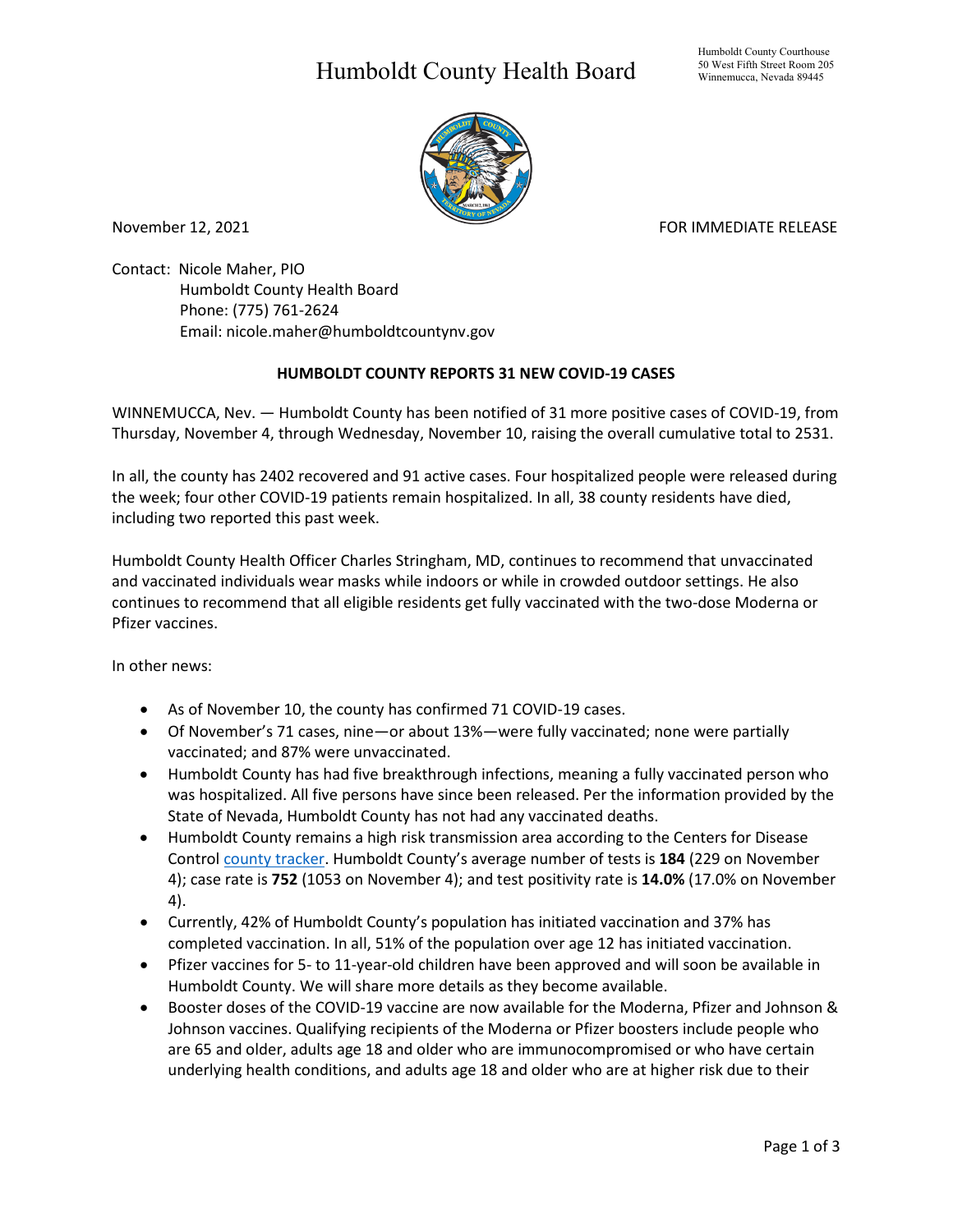occupational or institutional setting. All individuals 18 years of age or older who received a Johnson & Johnson vaccine should receive a booster dose two months after their first shot.

• Immunize Nevada will host a vaccination clinic at the Pleasant Senior Center from 9 a.m. to 4 p.m. Monday, November 15. Moderna, Pfizer and Johnson and Johnson boosters will be offered to qualifying individuals; initial vaccinations will also be available. There is no charge and no appointment is needed.

| Case # | <b>Gender</b> | <b>Age Range</b> | <b>Contact</b>      | <b>Status</b>    |
|--------|---------------|------------------|---------------------|------------------|
| 2501   | Woman         | 60s              | Under investigation | Self-isolating   |
| 2502   | Woman         | 40s              | Under investigation | <b>Deceased</b>  |
| 2503   | Man           | 30 <sub>s</sub>  | Under investigation | Self-isolating   |
| 2504   | Woman         | 40s              | Under investigation | Self-isolating   |
| 2505   | Man           | 60s              | Under investigation | Self-isolating   |
| 2506   | Woman         | 40s              | Under investigation | Self-isolating   |
| 2507   | Man           | 20s              | Under investigation | Self-isolating   |
| 2508   | Man           | 50s              | Under investigation | Hospitalized     |
| 2509   | Woman         | 50s              | Under investigation | Self-isolating   |
| 2510   | Man           | 30 <sub>s</sub>  | Under investigation | Self-isolating   |
| 2511   | Man           | 50s              | Under investigation | Self-isolating   |
| 2512   | Female        | 50s              | Under investigation | Self-isolating   |
| 2513   | Woman         | 20s              | Under investigation | Self-isolating   |
| 2514   | Woman         | 50s              | Under investigation | Self-isolating   |
| 2515   | Woman         | 40s              | Under investigation | Self-isolating   |
| 2516   | Woman         | 40s              | Under investigation | Self-isolating   |
| 2517   | Woman         | 20s              | Under investigation | Self-isolating   |
| 2518   | Woman         | 50s              | Under investigation | Self-isolating   |
| 2519   | Woman         | 20s              | Under investigation | <b>Recovered</b> |
| 2520   | Man           | 70s              | Under investigation | <b>Recovered</b> |
| 2521   | Male          | Teen             | Under investigation | Self-isolating   |
| 2522   | Male          | Teen             | Under investigation | Self-isolating   |
| 2523   | Woman         | 20s              | Under investigation | Self-isolating   |
| 2524   | Man           | 30 <sub>s</sub>  | Under investigation | Self-isolating   |
| 2525   | Woman         | 30 <sub>s</sub>  | Under investigation | Self-isolating   |
| 2526   | Man           | 60s              | Under investigation | Self-isolating   |
| 2527   | Man           | 40s              | Under investigation | Self-isolating   |
| 2528   | Woman         | 20s              | Under investigation | Self-isolating   |
| 2529   | Woman         | 90s              | Under investigation | <b>Deceased</b>  |
| 2530   | Man           | 30 <sub>s</sub>  | Under investigation | Self-isolating   |
| 2531   | Woman         | 60s              | Under investigation | Self-isolating   |

Brief summary information of Humboldt County's latest cases follows:

The following vaccination opportunities are available to Humboldt County residents: